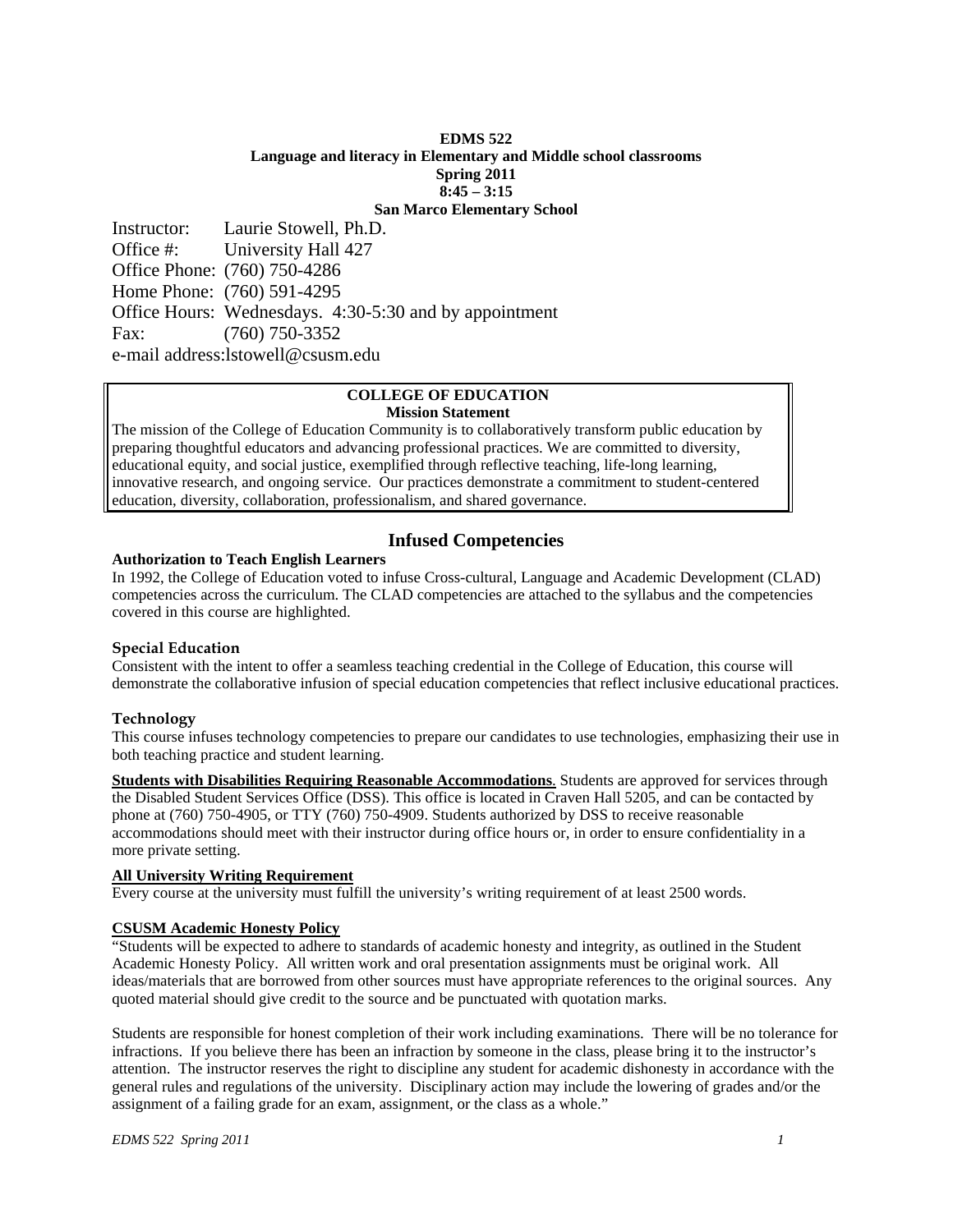Incidents of Academic Dishonesty will be reported to the Dean of Students. Sanctions at the University level may include suspension or expulsion from the University.

#### **Plagiarism:**

As an educator, it is expected that each student will do his/her own work, and contribute equally to group projects and processes. Plagiarism or cheating is unacceptable under any circumstances. If you are in doubt about whether your work is paraphrased or plagiarized see the Plagiarism Prevention for Students website http://library.csusm.edu/plagiarism/index.html. If there are questions about academic honesty, please consult the University catalog.

### **Electronic Communication Protocol**

Electronic correspondence is a part of your professional interactions. If you need to contact the instructor, e-mail is often the easiest way to do so. It is my intention to respond to all received e-mails in a timely manner. Please be reminded that e-mail and on-line discussions are a very specific form of communication, with their own nuances and etiquette. For instance, electronic messages sent in all upper case (or lower case) letters, major typos, or slang, often communicate more than the sender originally intended. With that said, please be mindful of all e-mail and online discussion messages you send to your colleagues, to faculty members in the College of Education, or to persons within the greater educational community. All electronic messages should be crafted with professionalism and care. Things to consider:

- Would I say in person what this electronic message specifically says?
- How could this message be misconstrued?
- Does this message represent my highest self?
- Am I sending this electronic message to avoid a face-to-face conversation?

In addition, if there is ever a concern with an electronic message sent to you, please talk with the author in person in order to correct any confusion.

# **Prerequisite: EDMS 521**

# **Course Description**

The primary aim of this course is for students to develop an understanding of the theory, methodology and assessment of English language arts and second language learning in integrated and inclusive elementary and middle school classrooms.

# **Objectives**

#### **KNOWLEDGE**

Students will:

- gain an understanding of how a first and second language is acquired.
- gain an understanding of the reading process and its relationship to thought, language and learning.
- gain an understanding of how people learn to read and write in their first and second language
- become familiar with current approaches to the teaching of reading and writing and the theoretical bases of such approaches.
- become familiar with current approaches to the teaching of reading and writing in culturally and linguistically diverse elementary school classrooms
- become familiar with classroom diagnostic techniques and evaluation procedures.
- become familiar with current approaches to the teaching of reading and writing to children with special learning needs

# **SKILLS**

Students will:

- become sensitive observers of children's language using behaviors.
- analyze children's reading and writing behavior as a basis for making instructional decisions
- translate the results of formal and informal assessment of children's reading and writing behaviors into instructional plans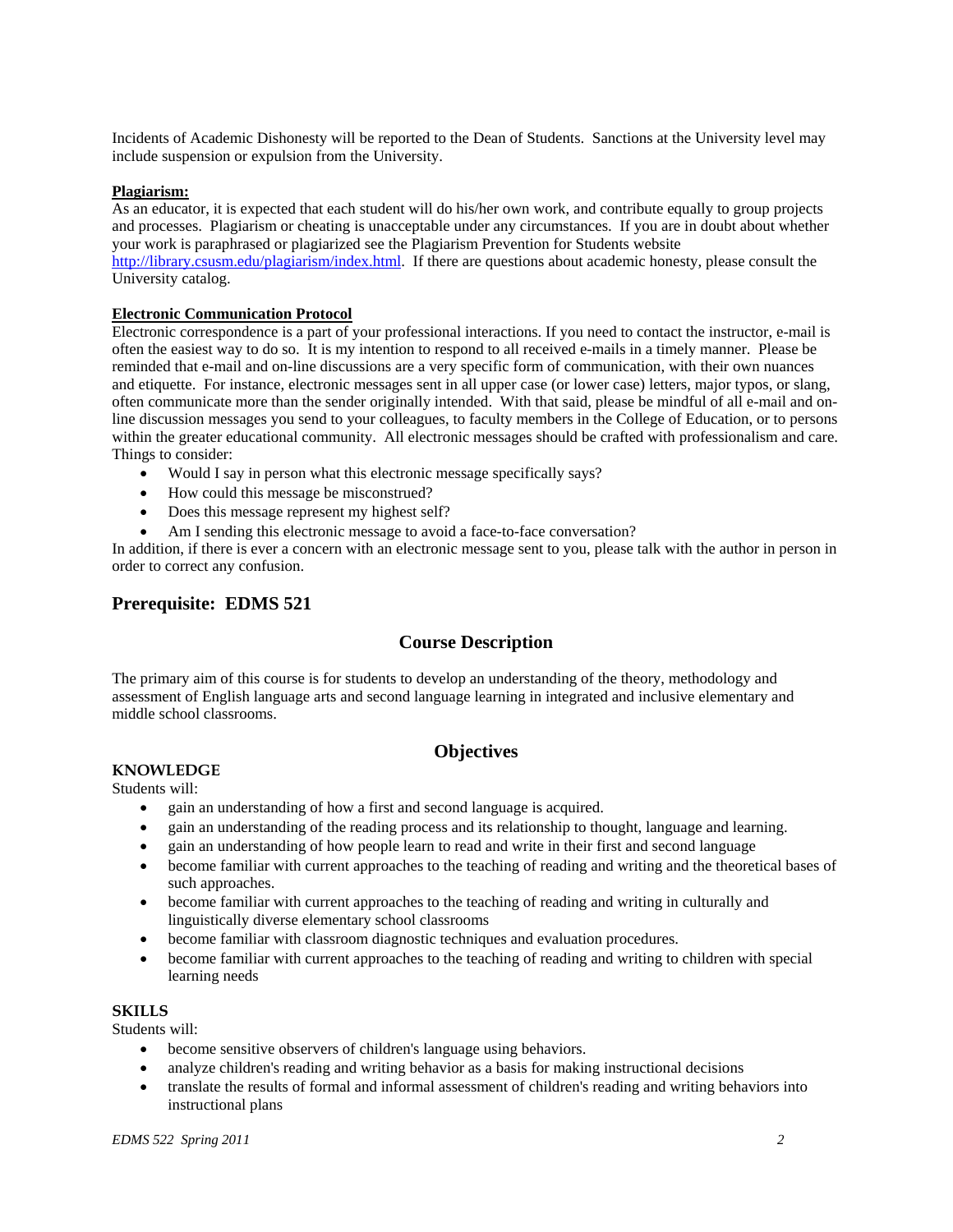- develop the ability to select appropriate materials and instructional strategies to meet the individual needs of students
- learn how to organize the classroom for teaching reading and writing to culturally and linguistically diverse populations.

## **ATTITUDES AND VALUES**

Students will:

- develop an appreciation for the natural language abilities children possess for processing and producing print
- develop an appreciation for the need and value of integrating reading and writing into all areas of the curriculum
- affirm the importance of a rich environment for developing an effective language arts program.
- develop a sensitivity to and appreciation for culturally and linguistically diverse learners.
- develop a sensitivity to and appreciation for children with special learning needs
- develop an appreciation for the importance of reading and writing for their own personal and professional growth
- develop a respect for each student, his/her abilities and background and the student's right to instruction that meets his or her individual needs.

# **REQUIRED TEXTS (Bring books to class on the date we discuss them):**

- Beers, K. (2003) *When kids can't read.* Portsmouth: Heinemann.
- Johns, J. (10<sup>th</sup> ed.) (2008) *Basic Reading inventory*. Iowa: Kendall Hunt.
- Tompkins, G. (2004) (5th ed.) *Teaching writing: Balancing process and product.* NJ: Merrill.

#### **Packet of readings available at Copy Serve**

Optional: Zarrillo, J. J. (2002). *Ready for RICA: A test preparation guide for California's Reading Instruction Competence Assessment.* Merrill Prentice Hall. (Recommended)

#### **Choose ONE:**

 Riordan, R. *The lightning thief* Creech, S*. Love that dog and Hate that cat*  Clements, A. *No talking*  Ryan, P. M. *Esperanza Rising*  Babbitt, N. *Tuck Everlasting* 

# **Assignments**

**Reading reflections (30pts.)**: It is expected that everyone will understand all the readings and will come to class prepared to discuss them. Write at least 3 comments or questions from the readings for that session. **Do not summarize**. Please give thoughtful reactions, responses, and reflections. If the readings are from more than one book, try to comment on more than one book. We will use these as the basis of our discussion at the beginning of some classes. I will collect them at the beginning of each session and they should show that you have done the reading. You do not have to write comment cards for the young adolescent literature. If a reading is repeated, do not comment on it again. **You have 3 free passes!** 

#### **Writing Strategy Lesson Plan (10 points)**

 meaningful. Examples of possible strategies include: How to begin a piece of writing You will write and present a writing strategy lesson plan for a small group or whole class activity that takes into account the needs of your students. They can be mini-lessons, direct instruction, inquiry, or any format you choose. This is also an opportunity to try a writing-in-the-content-areas lesson. Make your lesson active, interesting, fun and

Writing an engaging opening Narrowing or expanding topics Using a piece of literature as a model for writing Writing paragraphs

*EDMS 522 Spring 2011 3*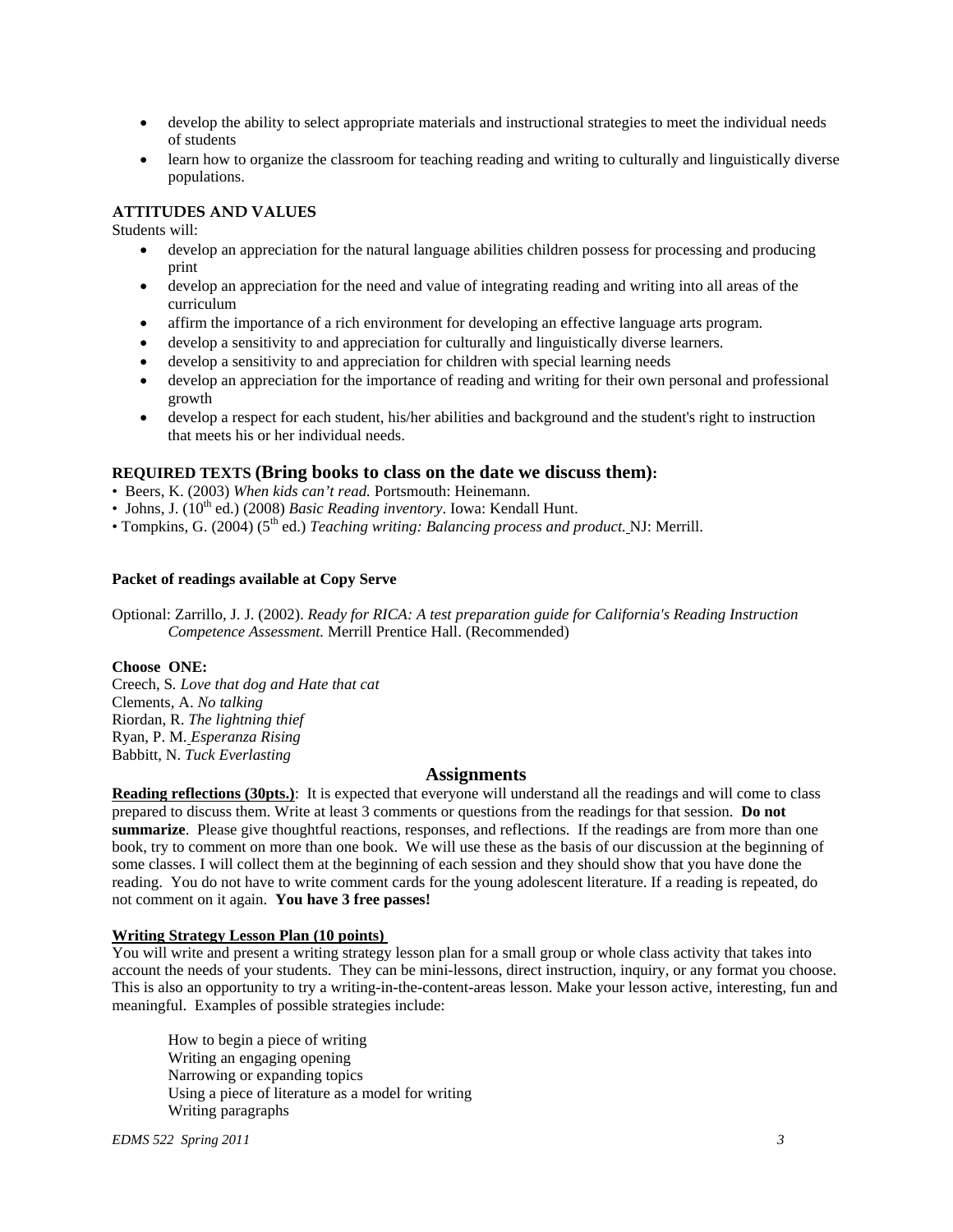Developing characters Developing a central idea Organizational structure for a particular kind of writing (compare/contrast, persuasion, etc.) Monitoring writing to see if it makes sense Editing writing Using commas Making transitions between paragraphs Using graphic organizers to write Using active verbs Peer response Strategies specific to a particular domain (like response to literature, persuasion, etc.)

 students? What accommodations will you provide for students who need additional help? *Keep in mind when writing your lesson*: What is the purpose of your lesson? How does it relate to real writing? What are your learning goals? How are they aligned with the CA Reading/Language Arts standards (check the Reading/Language Arts framework for CA public schools)? How will you present the lesson (instructional strategies, resource materials, time frame)? How will you group students for the lesson? How will you assess your

 group while other students work independently? *Important*: Your lesson must address the needs of mainstream students, as well as make provisions for second language learners, students presenting difficulty, and accelerated students. How are you going to work with students who are having difficulty? How will you scaffold second language learners' learning during the lesson? How will your lesson provide enrichment for accelerated students? Will you meet with students individually or in a small

### **Post your lesson in the moodle site for the course or email the lesson to everyone before you demonstrate your lesson.**

**Recommended sites for literacy lessons (**in no particular order): There are many websites with lesson plans. The following are some of my favorites. You don't have to use these. I'm just trying to save you some time. There are many more out there, just be aware of who sponsors the site and what the sponsor might be trying to sell you or what their philosophical orientation might be.

- 1. **Readwritethink**: Co-sponsored by NCTE and IRA the two premier literacy professional organizations: http://www.readwritethink.org/
- 2. **Teaching that makes sense**: www.ttms.org
- 3. **Scholastic**: http://www2.scholastic.com/browse/home.jsp
- 4. **Kathy Schrock**: Educator who vetted and compiled an impressive list of resources for teachers. She was one of the first to post a website of resources for educators on the web: http://school.discoveryeducation.com/schrockguide/
- 5. **National Council of Teachers of English**: www.ncte.org. While you are there join the Ning: http://ncte2008.ning.com/
- 6. **International Reading Association**: http://www.reading.org/General/Default.aspx
- 7. **National Writing Project**: www.nwp.org
- 8. **Writing Fix**: Sponsored by the Northern Nevada Writing Project: http://writingfix.com/
- 9. **University of Connecticut site:** A great resource for finding other good resources: http://www.literacy.uconn.edu/teachers.htm
- 10. **Reading Quest:** A great site full of comprehension strategies for all content areas: **http://www.readingquest.org/strat/**
- 11. **Greece Central School District:** http://www.greece.k12.ny.us/instruction/ela/Index.htm
- 12. **Web English Teacher:** http://webenglishteacher.com/

# **Reflect upon your own writing process (20 points)**

You will take a topic (we will explore some topics in class) and develop it as a piece of writing You will bring a draft to class on September 22 and we will have conferences with each other about them. Then you will finish the piece on your own. After you have finished the piece you will reflect upon and write about your own writing process. How did you get started? What was it like writing the first draft? What was difficult for you? What was easy? What kinds of decisions did you have to make in the writing? What was your purpose for this piece? Did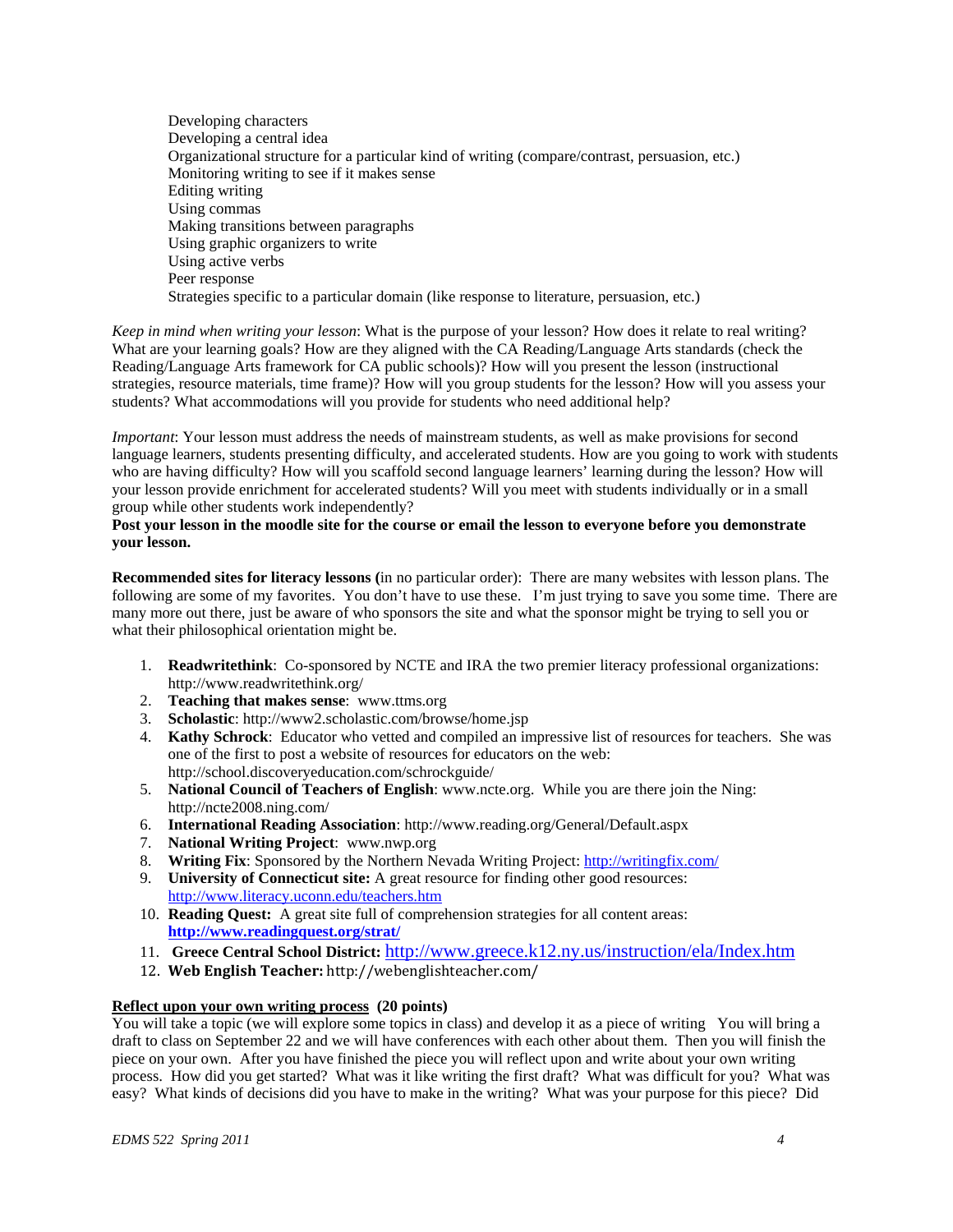you consider an audience when you were writing? Who was your audience? **Especially respond to: What did you learn about fostering student's writing through this experience?** DO NOT BEGIN THIS ASSIGNMENT UNTIL IT IS DISCUSSED IN CLASS! **Bring a rough draft to class Feb. 22** 

**Final reflection and completed piece of writing due MARCH 1** 

# **Case Study (60 points) DUE MARCH 18:**

study on this student: Choose a student at your school site who struggles with reading and writing (the teachers will help identify students). Choose a student who is reading at least at a first grade level. Identify a student as quickly as possible after starting your observation. Ask your master teacher for a good candidate. Prepare a reading and writing case

Important: Take notes as you work with your student. Include your anecdotal notes in the final appendix. (for example, your student's behavior during the activity, reactions to the activity, comments, etc.) in your analysis of the student and in your design of an appropriate instructional plan. Record all the student's oral responses on tape. Don't try to assess the child in only one day. If you think the child is getting tired, stop the assessment for the day and pick up another day. An important part of the assessment is developing a rapport with the child in which s/he is comfortable to fully participate.

Your case study will include:

1. Learning about your student: This section includes the students age, grade level, interests, ethnic and linguistic background, etc. Select 3 students, however, you are only going to be working with one student. The other two will be backups- just in case students move or change schools.

Conduct a reading interview: Use an attitude survey. Surveys are included with this assignment. Summarize the interview and include the original responses in an appendix.

3. Reading assessment: Summarize the information gained from a Informal Reading Inventory and include the original data in an appendix. Insert the following chart at the appropriate place:

| Independent | Instructional | Frustration |
|-------------|---------------|-------------|
| Grade level | Grade level   | Grade level |

Word list. Use the graded word lists to ascertain the level at which you will have your student begin to read the reading passage. Start at 2 to 3 grade levels below your student's grade level placement. Miscue Analysis. Use an expository and narrative text. Record the student reading to be able to conduct the analysis.

Recording and Analysis. Listen to the tape. Record the miscues on a piece of paper containing a duplication of the reading selection. Use the *Johns* to record and analyze the miscues. Analyze the miscues made by your student using what you know about this student. What cues did your student use to make meaning? What are the strengths of your student? Use the analysis sheets in the John's and transfer that information to the assessment grid provided to record data about your student. Write your analysis in a clear manner. As you write your analysis, consider your original reading interview and consider how the answers given by the student during the interview connect to the miscues. Also consider the quality of the retelling and how you think that is related to the miscues. Retelling. Before your student reads the expository or narrative text, be sure to tell him/her that you will be asking him/her to retell the story. Ask the comprehension questions as listed in the John's IRI. Also use the criteria provided in the John's to analyze the student's retelling.

5. Writing assessment: Use a Writing Survey about attitudes toward writing. Summarize the writing interview. Obtain a writing sample from the student. Have him or her write about a favorite toy, book, food, sport or anything that is personal to this child or use a piece of writing that the teacher has on file. Personal writing encourages more writing. Students can draw if they want to. You will want to see what stage of writing the child is in as well as the child's ability to manipulate this abstract type of language. Summarize the student's strengths and areas of improvement in writing.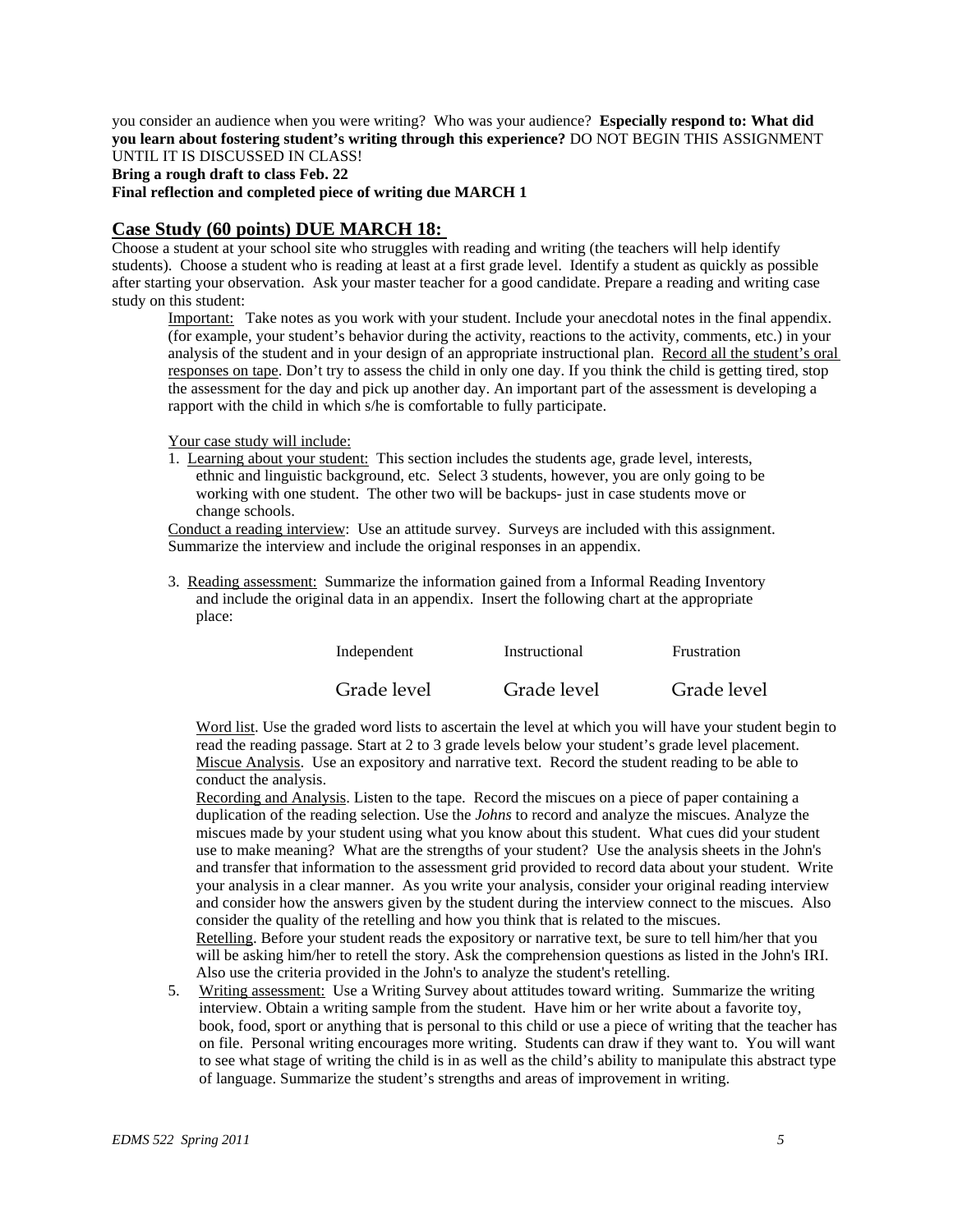- 6. Recommendations: based on the information you have gathered about the student, discuss his or her strengths (very important - what can he or she do) and weaknesses: what does this student need to work on. Make specific instructional recommendations for how a teacher could work with this student in the future. You might also make recommendations for the student and parents: what can the student do on his or her own that is not dependent on the teacher.
- 7. Instructional Plan: Design an instructional plan for your student. You are the teacher. Knowing what you know about your student as a result of assessment, what areas would an appropriate instructional plan focus on? Why? Refer to the standards in the reading/language Arts Framework for CA Public Schools for your child's grade level to guide you as you design the intervention plan.

Reflection: Based on your classroom observations of reading and writing as well as on what you learned in the assessment process and intervention process, what would you do differently or try differently? What other scaffolds or strategies would you use? How would you use them? What other interventions would you try? What would your next steps in assessment be?

8. Appendix: Include the reading and writing interviews, the John's forms, writing samples, and writing rubric.

## **Bring the data that you have to class March 8 and we will troubleshoot, and analyze your data. DUE MARCH 18**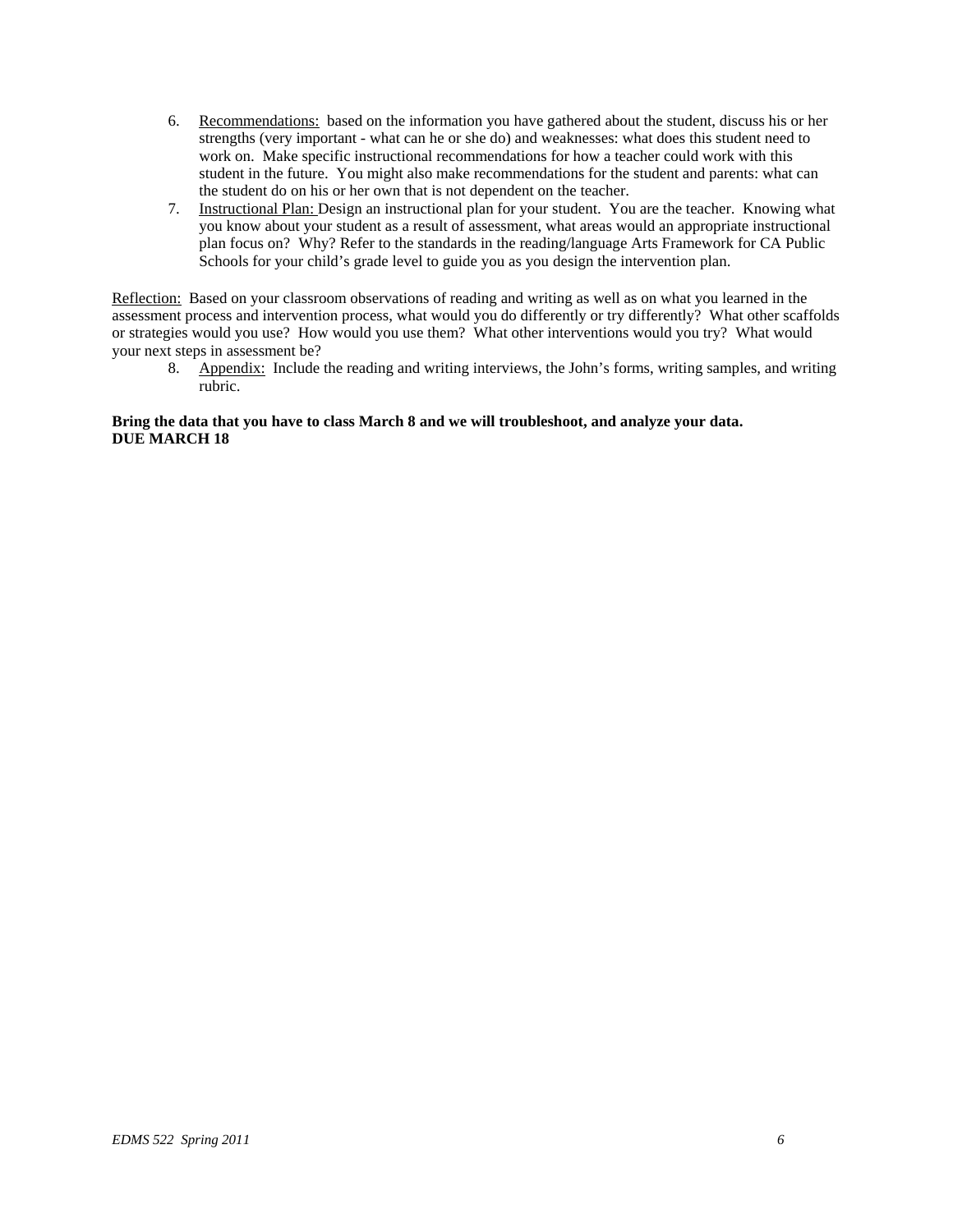# **CALIFORNIA STATE UNIVERSITY SAN MARCOS**

# **CONSENT TO PARTICIPATE IN RESEARCH**

Dear Parents/Caretakers,

\_\_\_\_\_\_\_\_\_\_\_\_\_\_\_\_\_\_\_ , a student teacher at California State University San Marcos, is enrolled this semester in a course that prepares our college students to assess their students' literacy levels and then design appropriate instruction that best addresses the needs of their students. One of the assignments for this class is a case study, which analyzes the literacy and learning practices of a student they are teaching. We are requesting permission to interview and observe your child for this purpose. The CSUSM student teacher will ask questions about the student's experiences with school and literacy and will evaluate the student's reading and writing skills. Reading will assessed by having the student read selected passages and answering comprehension questions. Writing will be assessed by having the student write a brief selection about a topic of interest to him/her. The CSUSM student teacher is not a reading or writing specialist and is not prepared to diagnose a student's difficulties. They will only gather information and look for patterns and areas of significance that can help them to be better teachers of students at the high school level.

There are no risks in this research greater than those involved in everyday classroom practices and assessment. The potential benefits to your child are that he/she gets individual attention and could receive helpful feedback for continued literacy development. Your participation will also help the teacher to better understand individual student needs and how to best teach to those needs.

Participation in this study is voluntary, and your child may withdraw from the study at any time without penalty. If your child does not participate in this study, his/her performance and grades at school will not be affected in any way. All identification from the data gathered will be blacked out so that your child will not be identifiable in the written analysis. All information gathered in this case study can be made available to you upon request. If you have further questions, please contact (instructor's name) at CSUSM (instructor's phone). This study has been approved by the Cal State San Marcos Institutional Review Board. Questions about your rights as a research participant should be directed to the Chair of the Board at (760) 750-8820. You will be given a copy of this form to keep for your records.

Check one:

\_\_\_\_\_I agree to participate in this research study. The experimenter has answered my questions. I do not agree to participate in this research study.

\_\_\_\_\_\_\_\_\_\_\_\_\_\_\_\_\_\_\_\_\_\_\_\_\_\_\_\_\_\_\_\_\_\_\_\_\_\_\_\_\_\_\_\_\_\_\_\_\_\_\_\_\_\_\_\_\_\_\_\_\_\_\_\_\_\_\_\_\_\_\_\_\_\_

\_\_\_\_\_\_\_\_\_\_\_\_\_\_\_\_\_\_\_\_\_\_\_\_\_\_\_\_\_\_\_\_\_\_\_\_ \_\_\_\_\_\_\_\_\_\_\_\_\_\_\_\_\_\_\_\_\_\_\_\_\_\_\_\_\_\_\_

Participant's name (printed) Participant's signature

Parent/Legal Guardian's signature Date

\_\_\_\_\_\_\_\_\_\_\_\_\_\_\_\_\_\_\_\_\_\_\_\_\_\_\_\_\_\_\_\_\_\_\_\_

Researcher's Signature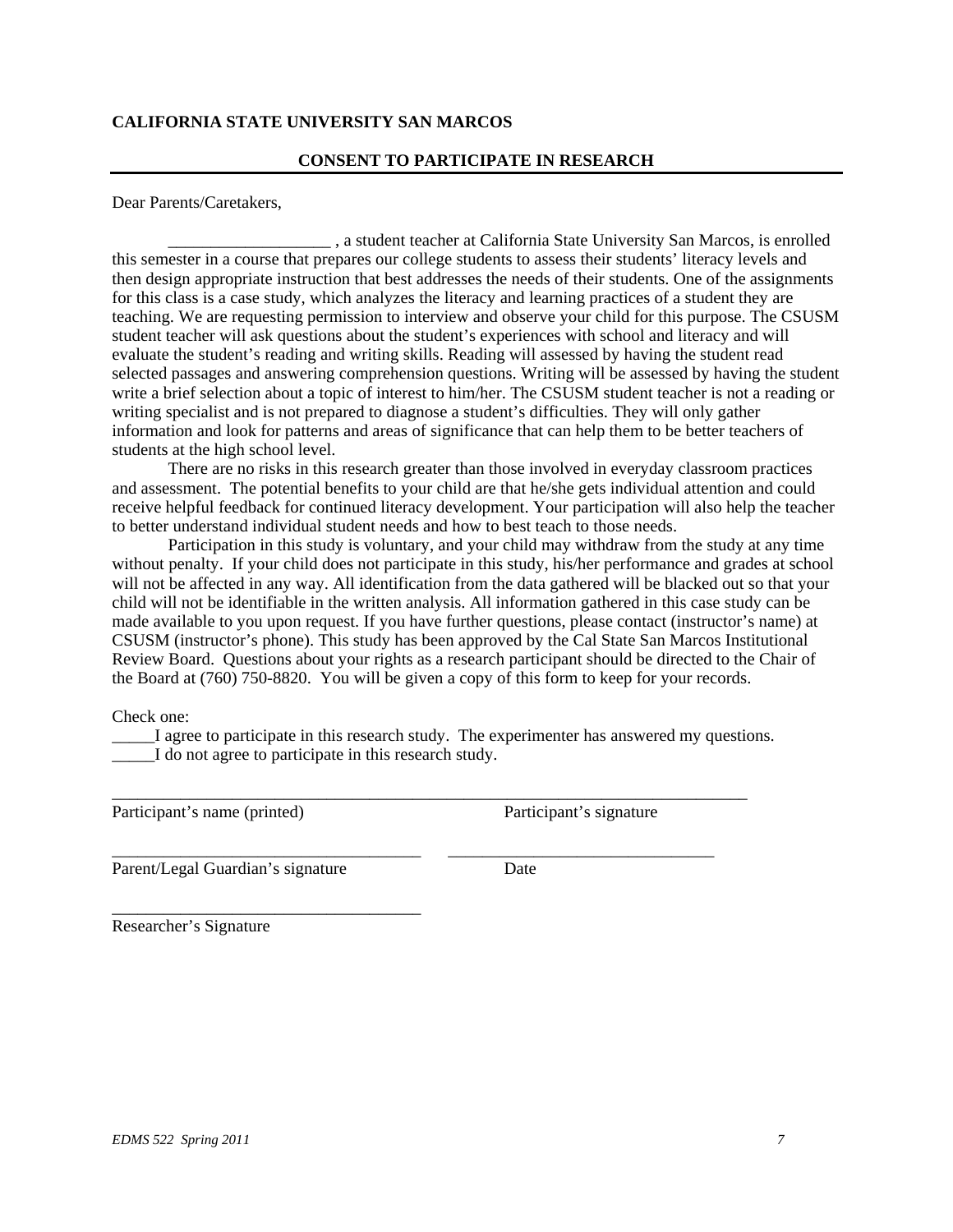# **CALIFORNIA STATE UNIVERSITY SAN MARCOS**

#### **PERMISO**

Estimados Padres o Encargada/o:

\_\_\_\_\_\_\_\_\_\_\_\_\_\_\_\_\_\_\_\_\_\_\_\_\_\_\_ es un estudiante de la Facultad de Pedagogía en la Universidad Estatal de San Marcos que cursa estudios para convertirse en maestra/o. Actualmente dicho estudiante está matriculada/o en un curso que prepara a futuros maestros en el campo de la evaluación. Parte de esta preparación incluye el evaluar a los niños en el proceso de la lecto-escritura. Uno de los trabajos que tienen que completar para recibir su título de maestro es de analizar las destrezas de lecto-escritura de los niños. Es por esta razón que usted recibe esta carta en la cual se solicita su permiso para que su hija/o pueda participar en esta actividad.

Nuestro estudiante universitatrio le hará preguntas a su hija/o con respecto a las experiencias que ha tenido su hija/o en la lectura y escritura, y evaluará estas destrezas. Para evaluar la lectura, su hija/o tendrá que leer un pasaje de un cuento y contestar algunas preguntas. Para evaluar la escritura, su hija/o tendrá que escribir un párrafo acerca de un tópico que le interese. El estudiante universitario no es especialista en lectoescritura, solo recopilará datos que usará para analizar el nivel de aprendizaje de un niño. De esta manera, el estudiante universitario podrá aumentar su capacidad para entender mejor las necesidades en la lecto-escritura de los estudiantes.

En este studio no hay ningún riesgo previsible para su hija/o. Los beneficios de dicha evaluación podrían incluír ayuda especial para que su hija/o mejore su capacidad académica en la lecto-escritura. Su participación también podría ayudar a la maestra/o de su hija/o a entender mejor las necesidades en la lecto-escritura de los estudiantes.

La participación en este proyecto es completamente voluntaria, de tal manera que su hija/o podrá dejar de participar cuando quiera, sin ninguna consecuencia negativa. Su decisión de permitir o impedir que su hija/o participe no ejercerá ninguna influencia en sus calificaciones, el trato que recibe, o cualquier otro aspecto de su proceso escolar. Para asegurar confidencialidad total, todos los nombres de los estudiantes serán eliminados. La información recopilada estará a su disposición si desea verla. Si tiene preguntas o desea mayor información acerca de este estudio, por favor comuníquese con [instructor's name] en la Universidad Estatal de San Marcos, [instructor's phone number]. Este proyecto ha sido aprobado por la Junta Directiva Institucional (un comité universitario de protección a participantes en proyectos de investigación). Si tiene preguntas acerca de sus derechos como participante en esta investigación, puede dirigírselas al Presidente de la Junta Directiva, (760) 750-8820.

Se le otorgará una copia de este formulario.

Por favor marque uno:

Doy permiso de que mi hija/o,  $\Box$ participe en el estudio. Todas mis preguntas con respecto al estudio han sido contestadas.

\_\_\_\_\_\_\_\_\_\_\_\_\_\_\_\_\_\_\_\_\_\_\_\_\_\_\_\_\_\_\_\_\_\_\_\_\_\_\_\_\_\_\_\_\_\_\_\_\_\_\_\_\_\_\_\_\_\_\_\_\_\_\_\_\_

\_\_\_\_\_\_\_\_\_\_\_\_\_\_\_\_\_\_\_\_\_\_\_\_\_\_\_\_\_\_\_\_\_\_\_\_\_\_\_\_\_\_\_\_\_\_\_\_\_\_\_\_\_\_\_\_\_\_\_\_\_\_\_\_\_

\_\_\_\_\_ No doy permiso de que mi hija/o participe en el estudio.

Nombre del participante (EN LETRA DE MOLDE)

## Firma del participante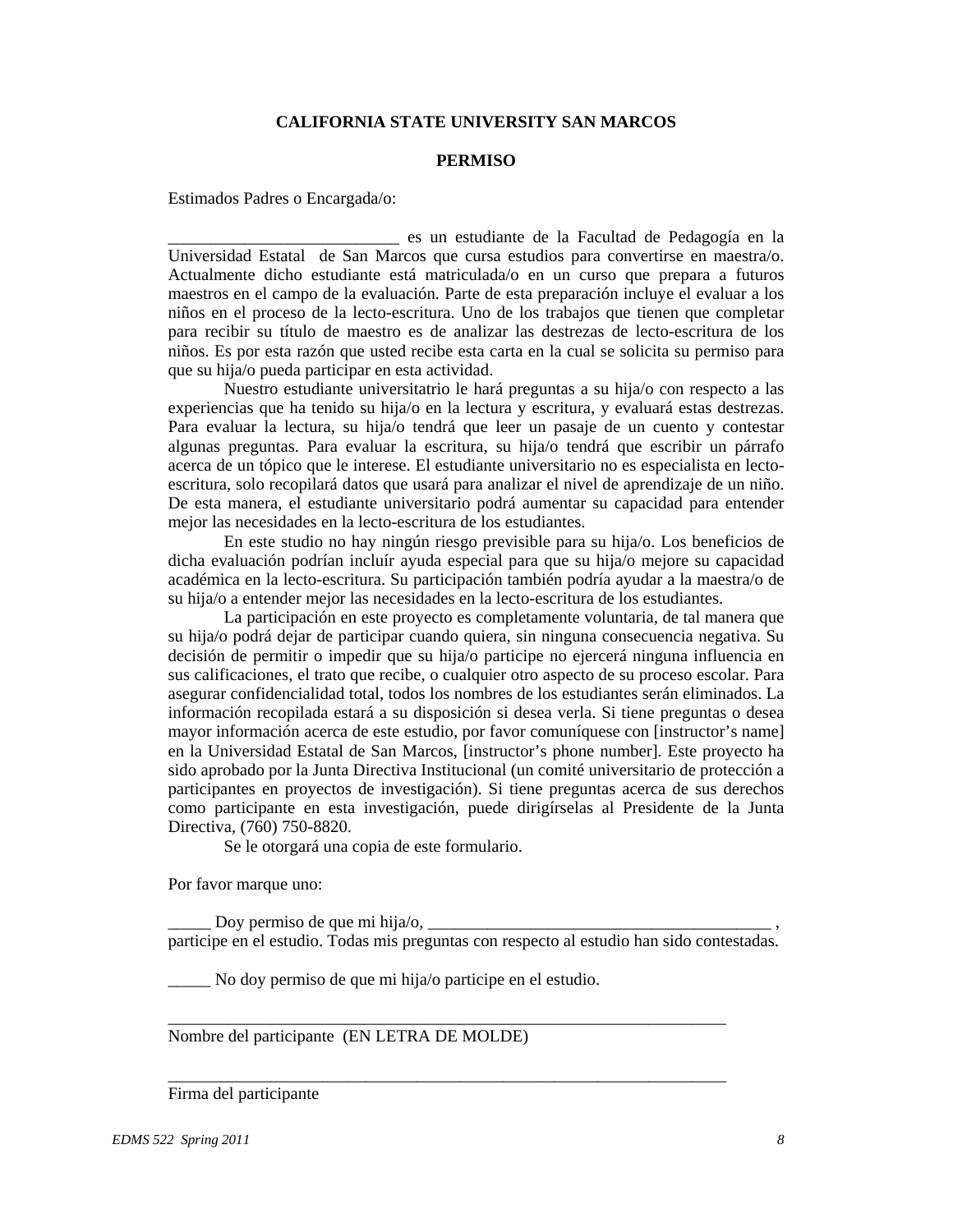Firma del padre o encargada/o Fecha

\_\_\_\_\_\_\_\_\_\_\_\_\_\_\_\_\_\_\_\_\_\_\_\_\_\_\_\_\_\_\_\_\_\_\_\_\_\_\_\_\_\_\_\_\_\_\_\_\_\_\_\_\_\_\_\_\_\_\_\_\_\_\_\_\_

\_\_\_\_\_\_\_\_\_\_\_\_\_\_\_\_\_\_\_\_\_\_\_\_\_\_\_\_\_\_\_\_\_\_\_\_\_\_\_\_\_\_\_\_\_\_\_\_\_\_\_\_\_\_\_\_\_\_\_\_\_\_\_\_\_

Firma de la (del) investigador/a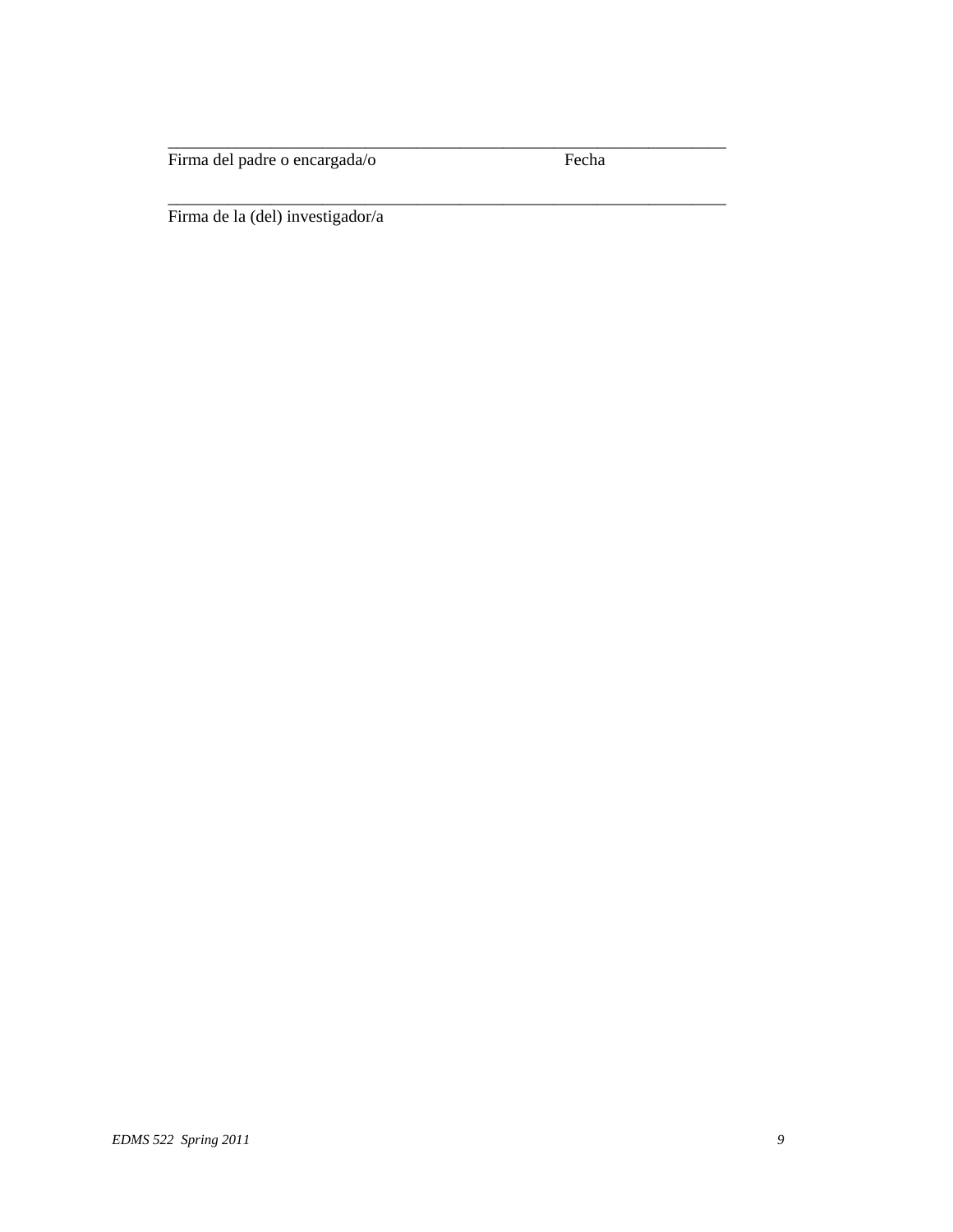# EDMS 522 - Literacy Education Reading and Writing Interview – Guiding Questions

What are you learning to do in reading? [writing]

How are you learning it? Who is helping you?

What is easy about reading, what's hard? [writing]

What do you do before you start to read? [write]

While you are reading, if you come to a word that you don't understand or don't know, you \_\_\_\_\_\_\_\_\_\_\_\_\_\_\_\_\_\_\_ [writing]

How can you tell when someone is a good reader? [writer]

\_\_\_\_\_\_\_\_\_\_ is a good reader because \_\_\_\_\_\_\_\_\_\_\_\_\_\_\_\_

Do you think ever comes to a word that s/he doesn't know?

If \_\_\_\_\_\_\_ comes to word s/he doesn't know, what do you think \_\_\_\_\_\_ does?

What would your teacher do to help someone who doesn't know a word while s/he is reading? [writing]

What do you do to help yourself understand and/or remember a story after you have read it?

Do you think that you are a good reader? [writer] Why or why not?

What would you like to learn to do next as a reader? [writer] How do you think you will learn it? (will someone help you?)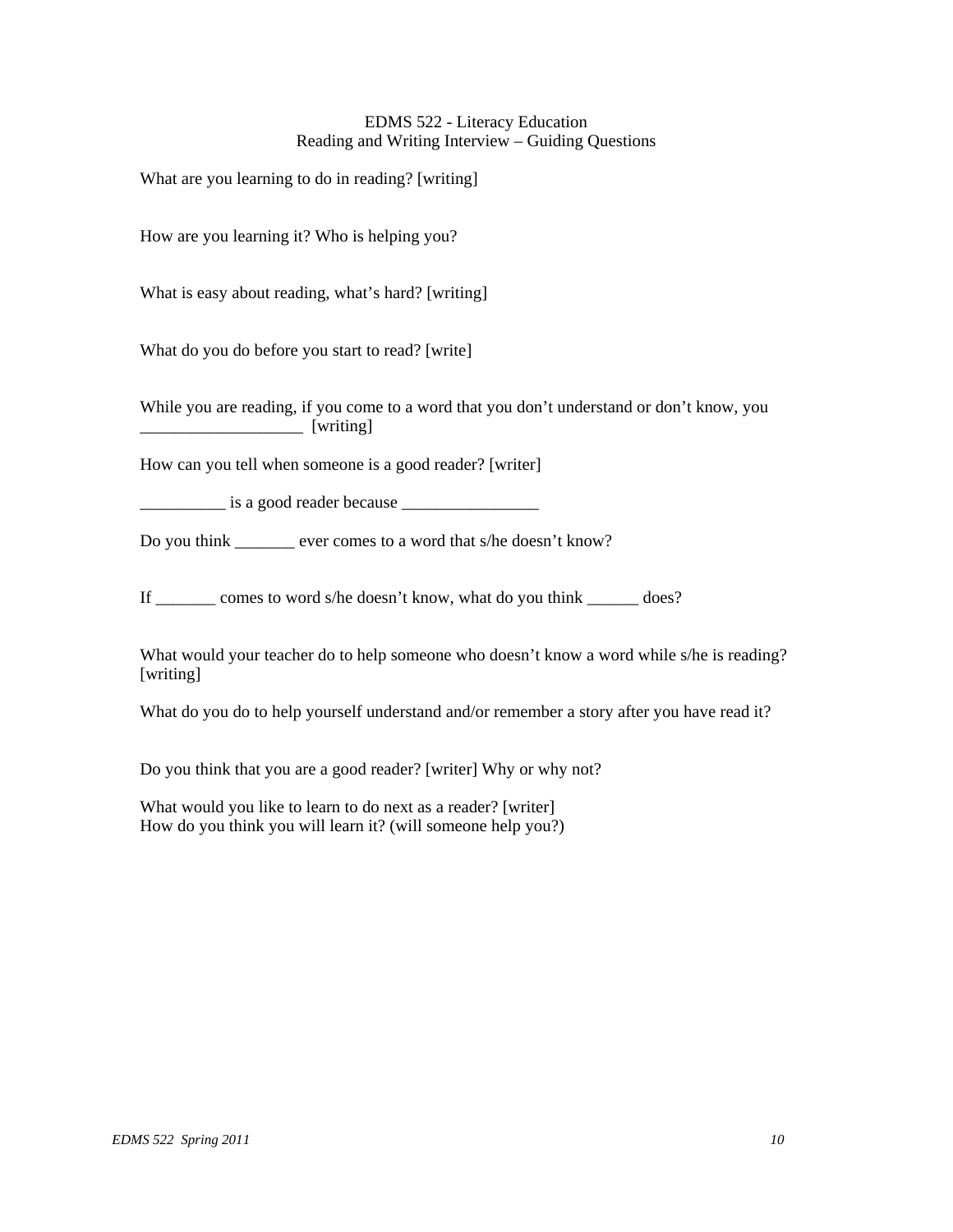# EDMS 522 - Literacy Education Reading and Writing Interview – Guiding Questions **(**Spanish)

¿Que estas aprendiendo hace en la lectura? En la escritura?

¿Como estas aprendiendo? ¿Quien te ayuda?

¿Que es fácil acerca de la lectura? (Escritura?) ¿Que es dificil acerca de la lectura? (Escritura?)

¿Que haces antes de empieza a leer? ¿Que haces antes de empieza a escribir?

¿Cuando lees, si llegas a una palabra que no entiende o no sabes, tu

¿Como sabes cuando alguien es un buen lector? (Escritor?)

Es un buen lector porque

¿Piensas que encuentra una palabra que no entiende/sabe?

 $\zeta$ Si  $\frac{1}{\zeta}$  encuentra una palabra que no sabe o entiende que piensa que hace?

¿Que haría tu maestro/a para ayudar a alguien que no sabe una palabra mientras ella o el lee?

¿Que haces para ayudarte a ti mismo/a para comprender o recordar un cuento despues que lo has leído?

¿Piensas que eres un buen lector/escritor? ¿Porque o porque no?

¿Que te gustaría aprende como lector? (Escritor?) ¿Como piensas que lo aprenderas? ¿Te ayudara alguien ?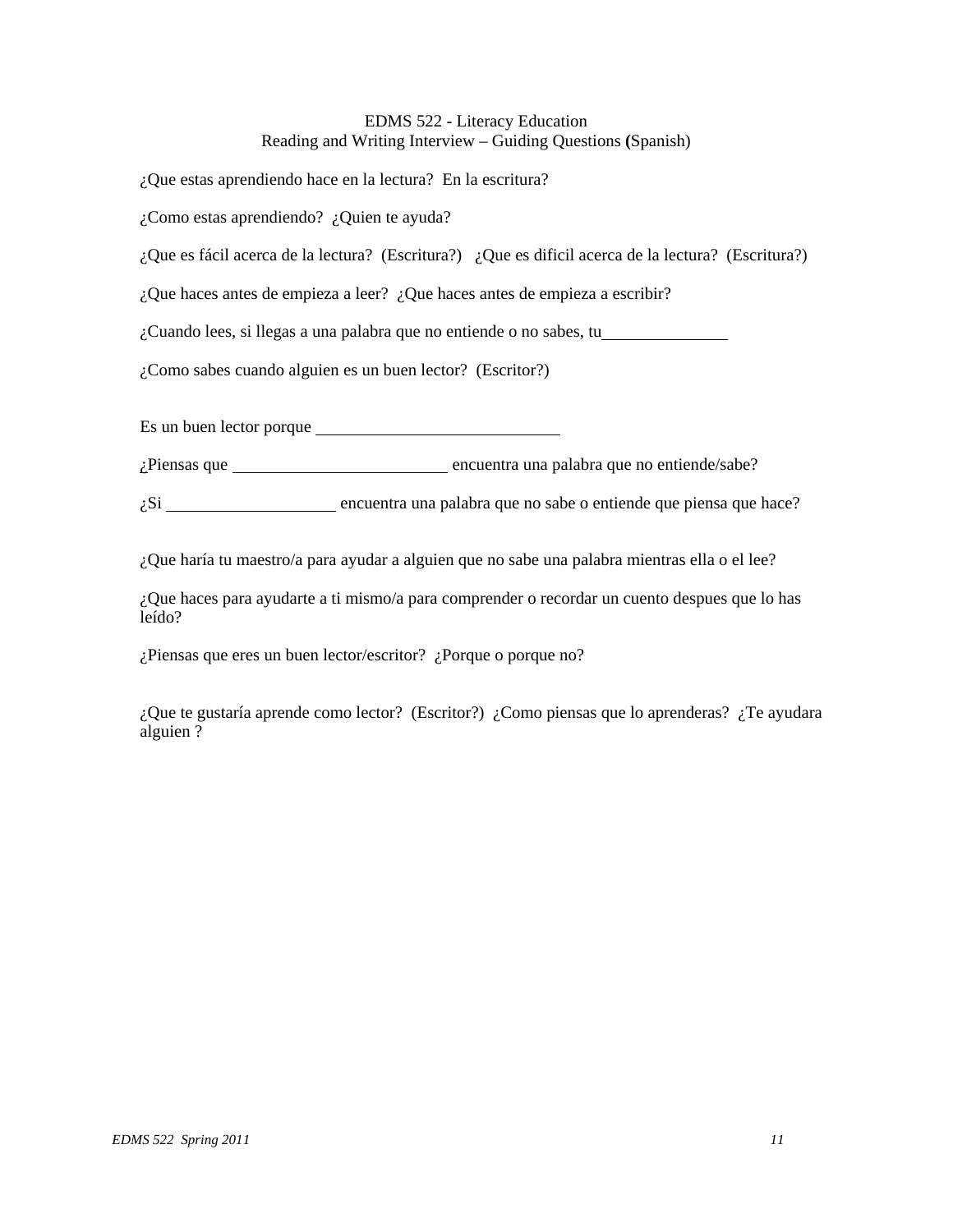

*Laurie Stowell, Ph.D. Professor of Education Director, San Marcos Writing Project California State University San Marcos San Marcos, California 92096-0001 USA Tel: 760-750-4286 Fax: 760-750-3352 Email: lstowell@csusm.edu* 

January 19, 2011 Dear Teachers

A very important literacy component of the credential program is understanding reading and writing processes. Credential students are asked to take a very close look at one student, assess their reading and writing and make recommendations to improve them. From the assessment and observations, credential students develop an instructional plan to assist that student in building on his or her strengths and work on his or her needs. The data gathering should take approximately three or four half hour sessions with the student. This assignment is important for their preparation as future teachers and also important to prepare them to pass the Reading Instructional Competence Assessment (RICA), which must be passed to receive a credential. Here is what the credential students are asked to do for this assignment:

- 1. Select a student at your site who is experiencing difficulties with reading. Discuss possible times for giving the assessments. You will need to obtain written parental permission to work with this student
- 2. Interview the student. Interview formats can be found in the case study packet. Record the answers on tape (optional). Write up the responses as part of the project.
- 3. Ask the student for a sample of his or her writing from class work. Make a copy.
- 4. Administer Johns' Word Test (form A). Start at 2 to 3 grade levels below the student's grade level placement.
- 5. Administer John's reading passages. Identify the student's independent, instructional and frustration levels using the reading passages in the Basic Reading Inventory. Ask the student to retell the story, and ask the comprehension questions as listed in the John's. Audiotape the student's responses (optional).
- 6. Develop an Instructional Plan based on the student's strengths and needs.

You can see a more detailed description of what needs to be done in my syllabus at http://www.csusm.edu/coe/Syllabus/syllabus.html (look for EDMS 522). Any assistance you can give the students in accomplishing this important work will be appreciated.

Thank you, Laurie Stowell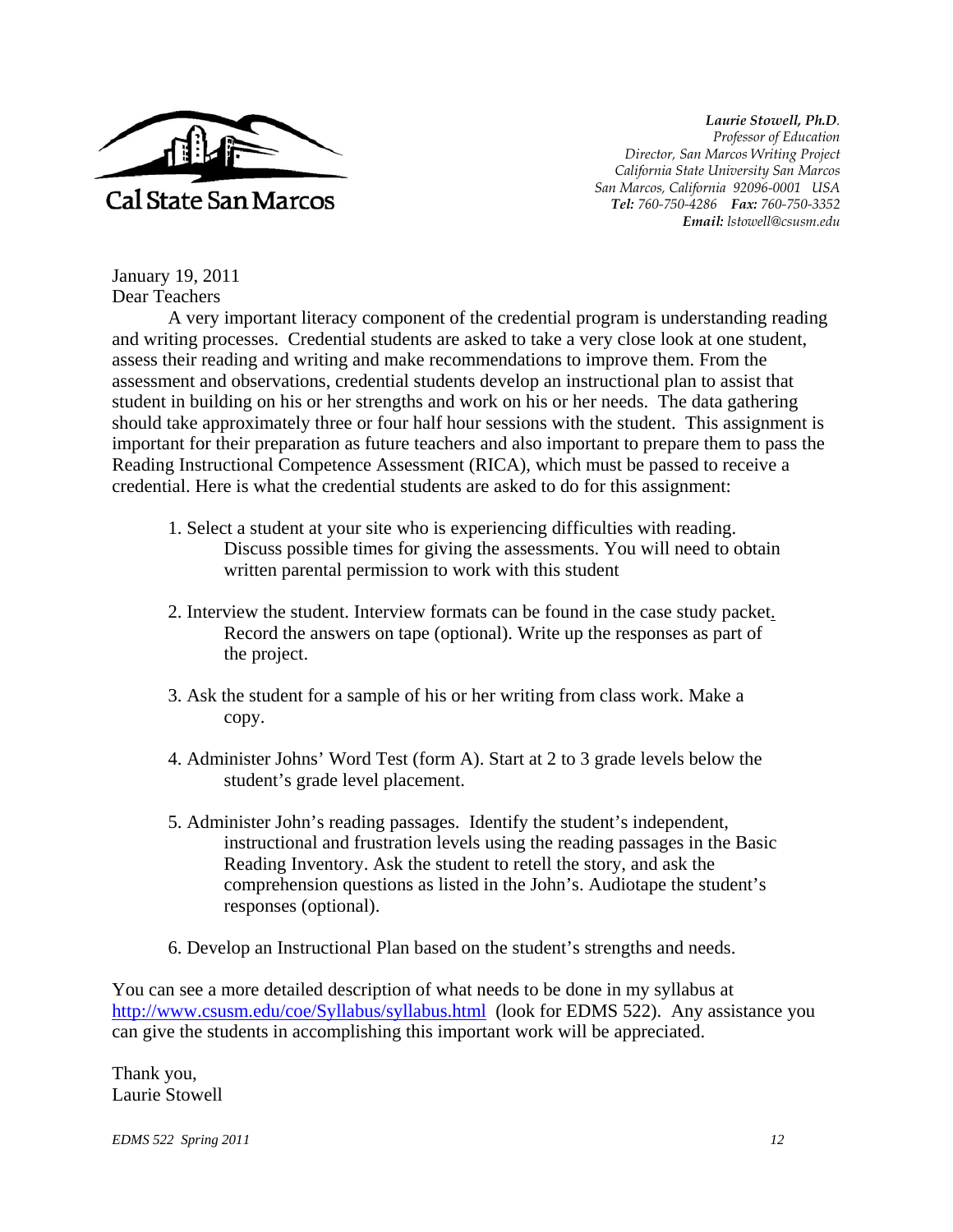Case study score sheet for

- 1.  $(5pts.)$  Learning about your student: This section includes the students age, grade level, interests, ethnic and linguistic background, etc. It includes the results of your interview with the student. Summarize the interview and include the original responses in an appendix.
- 3. \_\_\_\_\_\_\_\_\_\_\_\_ (15 pts.)Reading assessment: Summarize the information gained from the Informal Reading Inventory (the word lists, passages, miscues, retells, and comprehension questions) and include the original data in an appendix.

There should be a chart with independent, instructional and frustration reading levels that is easy to find and correct

- 9. **\_\_\_\_\_\_\_\_\_Writing assessment:** Use a Writing Survey about attitudes toward writing. Summarize the writing interview. Obtain a writing sample from the student. Summarize the student's strengths and areas of improvement in writing.
- 10. \_\_\_\_\_\_(15 pts.)\_Recommendations: based on the information you have gathered about the student, discuss his or her strengths (very important - what can he or she do) and weaknesses: what does this student need to work on.
- 11. \_\_\_\_\_\_\_\_(20 pts.) Instructional Plan: Design an instructional plan for your student. You are the teacher. Make specific instructional recommendations for how a teacher could work with this student in the future. You might also make recommendations for the student and parents: what can the student do on his or her own that is not dependent on the teacher. Knowing what you know about your student as a result of assessment, what areas would an appropriate instructional plan focus on? Why? Refer to the standards in the reading/language Arts Framework for CA Public Schools for your child's grade level to guide you as you design the intervention plan. Also refer to specific strategies the student needs to work on.
- 12. (5pts.)Reflection: Based on your classroom observations of reading and writing as well as on what you learned in the assessment process and intervention process, what would you do differently or try differently? What other scaffolds or strategies would you use? How would you use them? What other interventions would you try? What would your next steps in assessment be
- 13. \_\_\_\_\_\_\_\_\_(5pts.) Appendix: Include the reading and writing interviews, the John's forms, writing samples, and writing rubric.

 $\overline{\text{Total}}$  (65)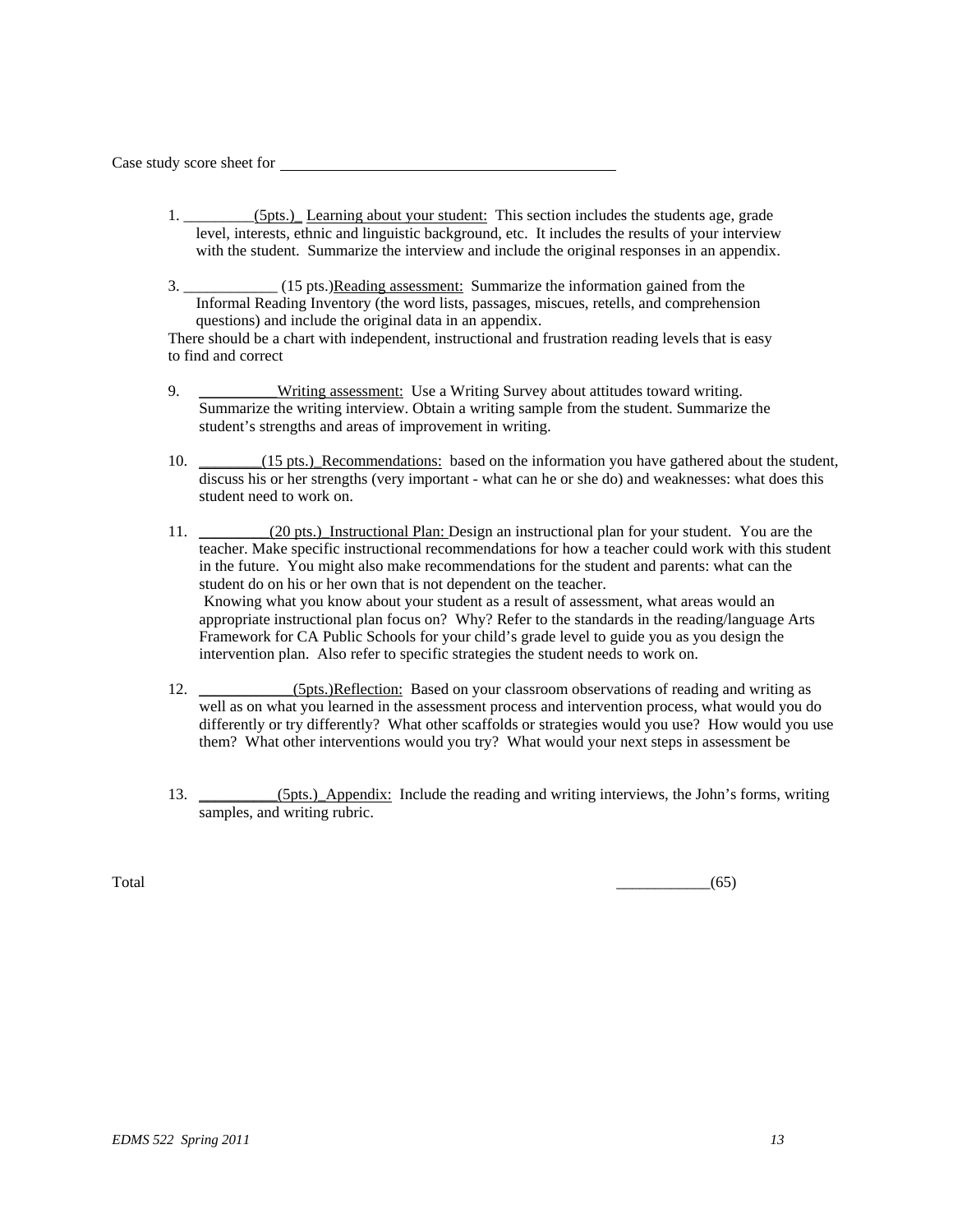**Professional Disposition (10 Points)** Grading will also include a component of "professional demeanor." Students will conduct themselves in ways that are generally expected of those who are entering the education profession. This includes but is not limited to the following:

- On-time arrival to all class sessions;
- Advance preparation of readings and timely submission of assignments;
- Respectful participation in all settings (e.g., whole group, small group, in/outside of class); Carefully considered, culturally aware approaches to solution-finding

#### **Grading:**

|                                                     | Points                 | Due                                               |
|-----------------------------------------------------|------------------------|---------------------------------------------------|
| Reading reflections                                 | 35 points              | Each class                                        |
| Case Study                                          | 65 points              | March 18                                          |
| Writing reflection                                  | 20 points              | Draft Feb. 22, final piece and reflection March 1 |
| Writing strategy lesson<br>Professional disposition | 20 points<br>10 points | Sign up                                           |
| Total                                               | 150 points             |                                                   |

**COE Attendance Policy:** Due to the dynamic and interactive nature of courses in the College of Education, all students are expected to attend all classes and participate actively. At a minimum, students must attend more than 80% of class time, or s/he may not receive a passing grade for the course at the discretion of the instructor. Individual instructors may adopt more stringent attendance requirements. Should the student have extenuating circumstances, s/he should contact the instructor as soon as possible**.** 

A good student is one who adheres to standards of dependability and promptness. If you miss more than two class sessions or are late (or leave early) for more than three sessions, you cannot receive an A. If you miss more than three class sessions you cannot receive a B. Notification of absences does not allow students to assume they are automatically excused from class or making up missed class. Late assignments will be penalized by a 5% deduction in points for each weekday late. After two weeks, late assignments will be given a zero. If you have extraordinary circumstances in your life that will impact your assignments, please let me know. I want you to be able to stay in school and succeed. If you have any questions or concerns, please feel free to come in and speak with me about them.

#### **RICA Resource Notebook:**

# **This is not for a grade but rather for you to use as a resource for organizing your materials and study for the RICA exam.**

The Notebook will be organized around the 13 RICA Content Areas (see the RICA Registration Bulletin, p.39-45)

Each section of the notebook could contain the following:

- $\bullet$  A RICA analysis sheet including: (a) what this content area(s) is about (Put it in your own words – 2 to 4 sentences), (b) 2 ways of assessing this content area (include rationale); and (c) 1 way of teaching it (description and accommodations). Describe the teaching strategy and explain how it supports reading, writing and/or language arts development.
- An lesson observation form
- A technology-rich assignment that enhances your teaching and student learning
- Lesson plans, articles, and any other resources collected within class or student teaching that would be helpful.

For the first semester we will need to complete the following content areas:

• Section 1 Conducting ongoing assessment of reading development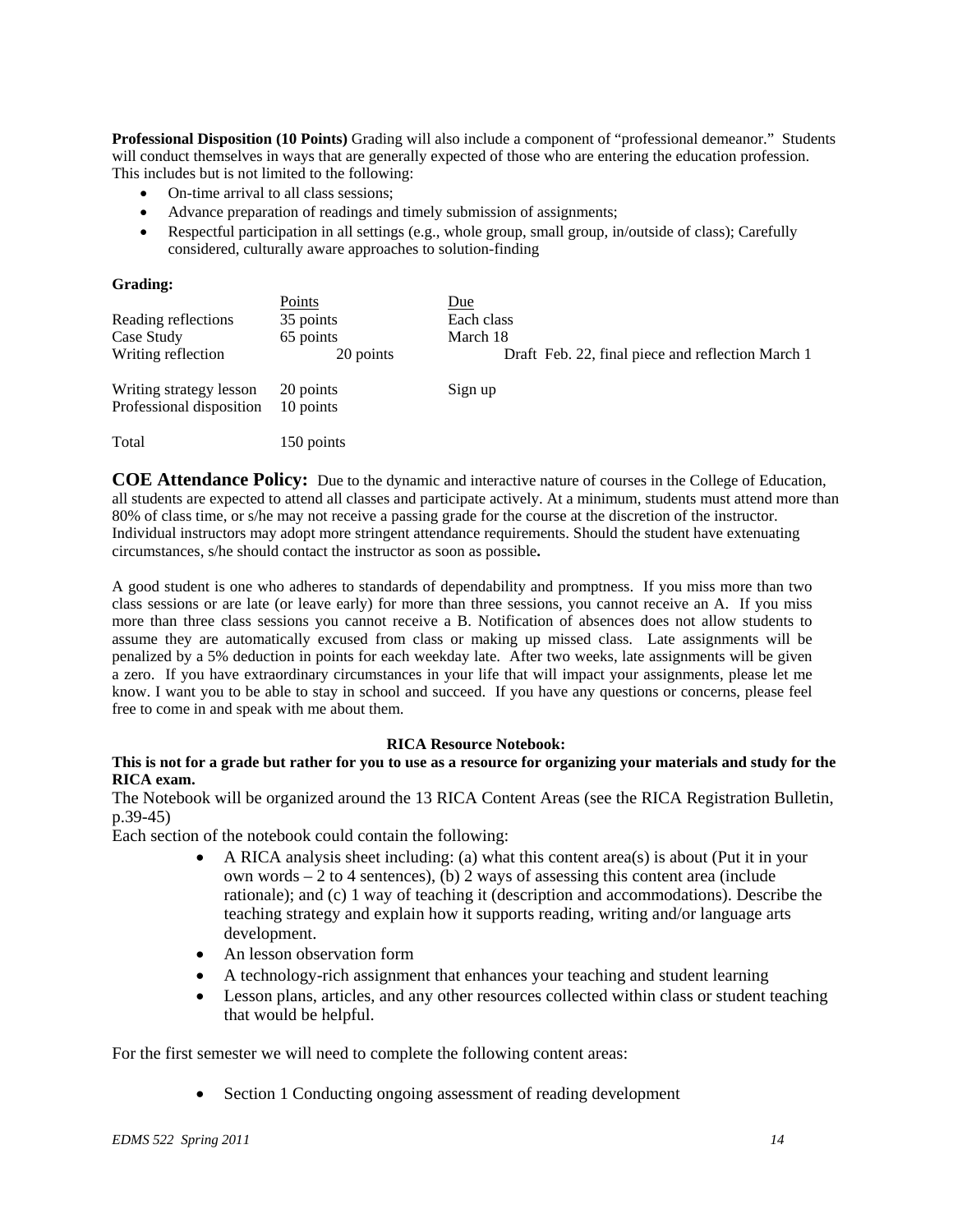- Section 2: Planning, Organizing, and Managing Reading Instruction
- Section 3: Phonemic Awareness
- Section 4: Concepts About Print
- Section 5: Systematic, Explicit Phonics and Other Word Identification Strategies
- Section 6: Spelling Instruction
- Section 7: Reading Comprehension Narrative
- Section12: Vocabulary Development
- Section 13: Structure of the English Language
- Section 14 Special Needs/accommodating all learners

For the second semester we need to complete these areas:

Section 8: Content area literacy Section 9: Independent reading Section 10:Literary response and analysis Section 11: Relationship among reading, writing and oral language Section 14: Special Needs/accommodating all learners Section 15: Writing

You can choose how to organize this information in your notebook. You may include course assignments (lesson plan,, classroom observations, choice project, etc.), course handouts and materials from your classroom/school site, examples of lesson plans and student work, information from internet sources or professional journals. You may want to include strategies you will use to teach these content areas. You may even include pictures of students learning a specific strategy as well as your reflection on what was happening, why it worked or didn't work and why that was. You may include one (or more) successful activities that you used in the classroom (must be related to language arts instruction).

The resource notebook will contain samples of your learning and understanding, and examples of your work that demonstrate that you are ready to instruct children in reading, writing, listening and speaking. Feel free to use a variety of graphic and written presentations, as best suits your learning style, in order to show your learning and understanding. Use a three-ring binder to organize your materials. Work with a friend so you can exchange ideas.

As you learn about assessment, phonemic awareness, the use of phonics, comprehension strategies and other components crucial to effective literacy instruction, compiling your resource notebook will help you prepare and review the content areas assessed by the RICA test. More importantly, it will serve as a resource for you in the future, and may be used for job interviews to illustrate your knowledge and experiences.

Note: Besides the course readings, Dr. Alice Quiocho's web site can also serve as a resource. The address is: http://www.csusm.edu/Quiocho. Click on "testing help."

Each section of the notebook could contain the following:

- A RICA analysis sheet including:
- (a) what this content area(s) is about (Put it in your own words  $-2$  to 4 sentences),
- (b) 2 ways of assessing this content area (include rationale), and

 minimum. (c) 1 way of teaching it (description and accommodations). Describe the teaching strategy and explain how it supports reading, writing and/or language arts development. Include description of 3 accommodations

- An observation form (except for section 1).
- A technology-rich assignment that enhances your teaching and student learning.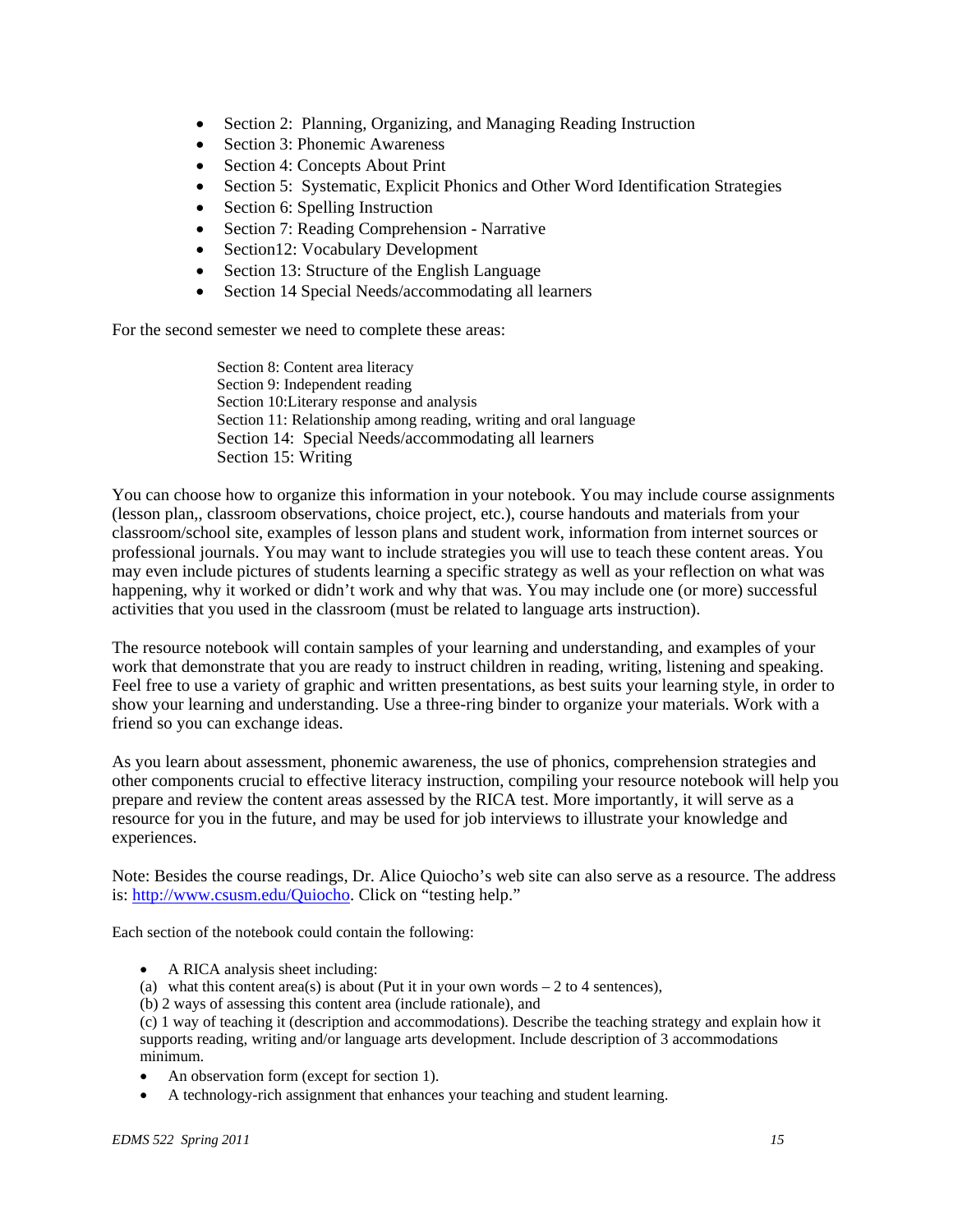Lesson plans, articles, and any other resources collected within class or student teaching that would be helpful.

# Example 1 **California Reading Initiative Reading/ Language Arts Components Grid**

| Component | <b>How to Assess</b><br>include rationale) | <b>How to Teach It</b><br>(Strategies) | <b>Accommodations</b><br>(at least 3) |
|-----------|--------------------------------------------|----------------------------------------|---------------------------------------|
|           |                                            |                                        |                                       |
|           |                                            |                                        |                                       |
|           |                                            |                                        |                                       |
|           |                                            |                                        |                                       |

| Example 2 | <b>RICA</b> Analysis Sheet |
|-----------|----------------------------|
|           |                            |

| Component             | <b>How to Assess</b>                                                                                                                                                                                                                                                                                                                                                                                                                                                                                                                                                                 | <b>How to Teach it</b><br>(Strategies)                                                                                                                                                                                                                                                                                                                                                                                                                                                                                                                                                                                                                                        | <b>Accommodations</b>                                                                                                                                                                                                                                                                                                                                                                                                                                                                                                                                                                                                                                                                                                                                                       |
|-----------------------|--------------------------------------------------------------------------------------------------------------------------------------------------------------------------------------------------------------------------------------------------------------------------------------------------------------------------------------------------------------------------------------------------------------------------------------------------------------------------------------------------------------------------------------------------------------------------------------|-------------------------------------------------------------------------------------------------------------------------------------------------------------------------------------------------------------------------------------------------------------------------------------------------------------------------------------------------------------------------------------------------------------------------------------------------------------------------------------------------------------------------------------------------------------------------------------------------------------------------------------------------------------------------------|-----------------------------------------------------------------------------------------------------------------------------------------------------------------------------------------------------------------------------------------------------------------------------------------------------------------------------------------------------------------------------------------------------------------------------------------------------------------------------------------------------------------------------------------------------------------------------------------------------------------------------------------------------------------------------------------------------------------------------------------------------------------------------|
| Phonemic<br>Awareness | Phonemic awareness is<br>assessed by finding out whether<br>or not the student is capable of<br>manipulating the language. For<br>example;<br>I would ask a student to<br>pick out the first sound or<br>last sound of a word,<br>I would ask the student to<br>$\bullet$<br>identify, pronounce and<br>blend sounds or a segment<br>of a word,<br>I would ask students to<br>$\bullet$<br>identify sentences, words,<br>or sounds to see if they are<br>aware of the structure of a<br>sentence.<br><b>Assessment Tools</b><br>1.) The Yopp-Singer Test of<br>Phonemic Segmentation | These are strategies that can<br>be used to teach ELL and<br>non-ELL students phonetic<br>awareness,<br>Involve students in<br>$\bullet$<br>poetry, rhymes and<br>songs of all types,<br>Use a chant to clap<br>$\bullet$<br>syllables in students'<br>names.<br>Sort known objects or<br>$\bullet$<br>pictures into groups of<br>similar sounds (Realia<br>Cans).<br>Play a guessing game<br>$\bullet$<br>using picture cards and<br>help the children to put<br>together blends to make<br>their guess,<br>Sing songs that allow<br>$\bullet$<br>children to replace<br>sounds with other<br>sounds, even to make<br>nonsense words,<br>Read to your students.<br>$\bullet$ | For children with special<br>needs I would use these<br>strategies,<br>Specific skills<br>$\bullet$<br>instruction alongside a<br>basal reading<br>program-This means I<br>would ask students<br>what sounds they hear<br>in certain words or<br>what word would<br>make sense in an<br>empty space within a<br>sentence. This strategy<br>would allow me to<br>assess my student's<br>progress,<br>Great children's<br>$\bullet$<br>literature books<br>including, nursery<br>rhymes, alliterative<br>books, picture books,<br>rhyming books,<br>repetitive pattern<br>books, Dr. Seuss<br>books, and alphabet<br>books with word-<br>picture formats,<br>Rhymes, chants, finger<br>$\bullet$<br>rhymes,<br>manipulatives, games,<br>role-playing,<br>Writing journals and |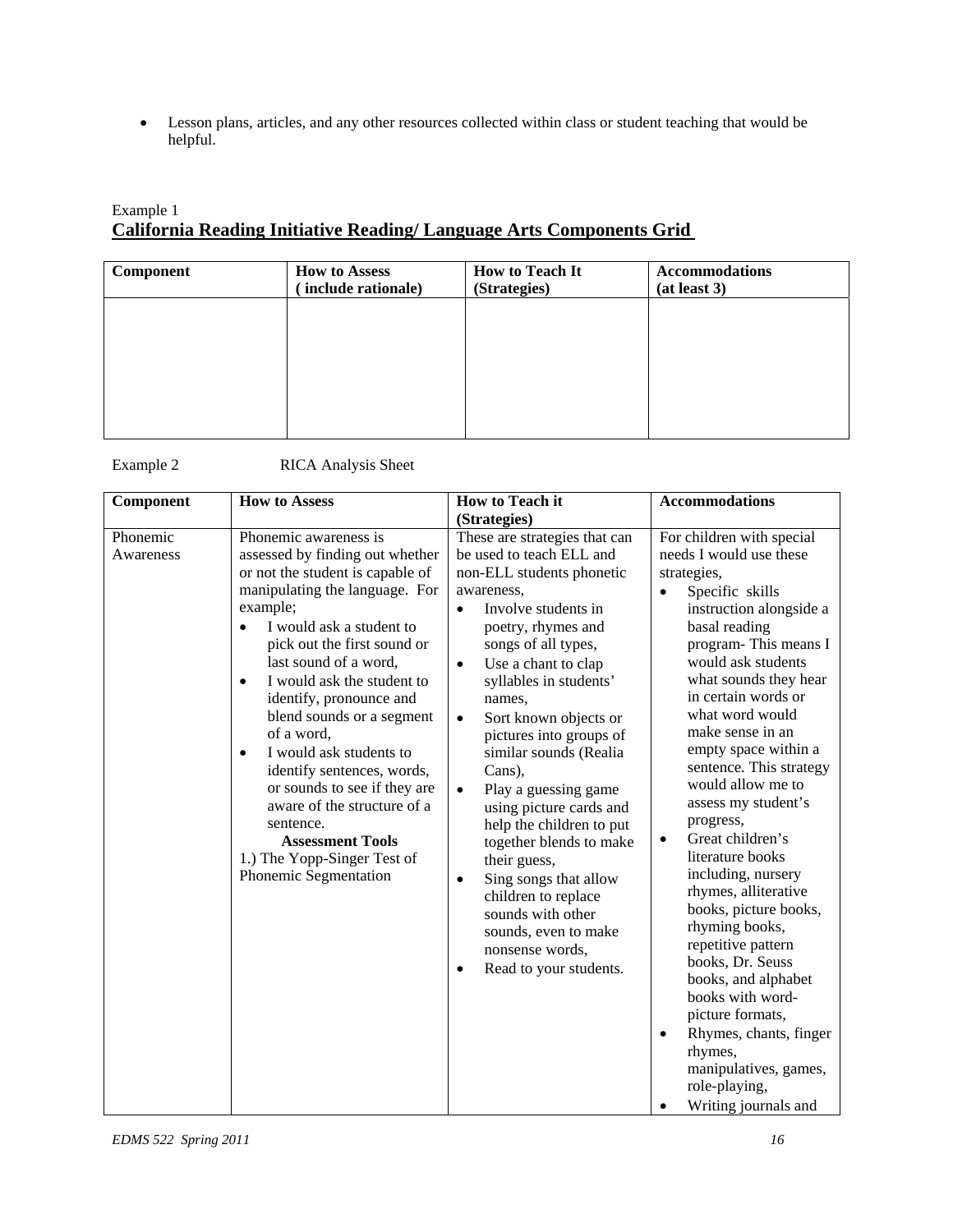|  |  | quick writes            |
|--|--|-------------------------|
|  |  | (encourage invented     |
|  |  | spelling!),             |
|  |  | Provide a print rich    |
|  |  | environment including   |
|  |  | the use of Word         |
|  |  | Walls,                  |
|  |  | Rebus activities- this  |
|  |  | activity is when you    |
|  |  | replace a noun in a     |
|  |  | sentence with a picture |
|  |  | of the noun. The        |
|  |  | student can then        |
|  |  | replace the picture     |
|  |  | with an invented        |
|  |  | spelling of the word.   |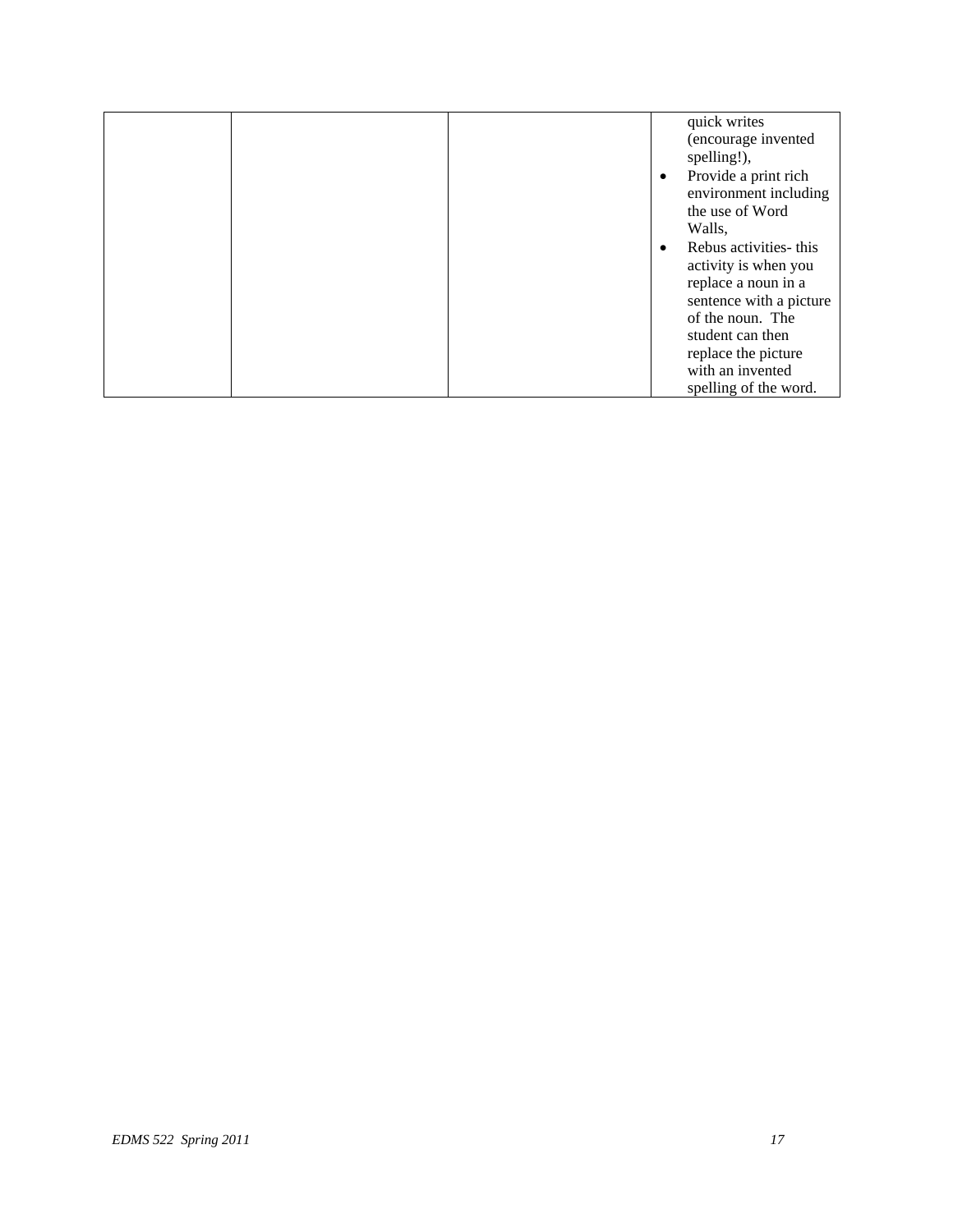| <b>Date</b> | <b>Topic</b>                         | <b>Readings</b>                                                                          |
|-------------|--------------------------------------|------------------------------------------------------------------------------------------|
| Jan. 25 am  | Overview                             |                                                                                          |
| Jan. 25 pm  | 6 traits and writing                 | Tompkins chpt. 5                                                                         |
|             |                                      | Course reader, pgs. 168-170                                                              |
| Feb. 1 am   | Comprehension and prior<br>knowledge | Beers Chpts 1.2, 6                                                                       |
| Feb. 1 pm   | Assessment/case study                | Beers Chpt 3                                                                             |
|             | Miscue analysis                      | Course reader, pgs. 149-157                                                              |
|             |                                      | Bring Johns book                                                                         |
| Feb. 8 am   | Writing workshop                     | Tompkins chpt. 1, 2, 10, 11<br>Duffy & Hoffman: "In pursuit of an<br>illusion" CR p. 224 |
| Feb. 8 pm   | Assessment/case study                | Beers Chpt. 3, 10                                                                        |
|             |                                      | Johns chpt 1, 2, 3                                                                       |
|             |                                      | Bring Johns book                                                                         |
|             |                                      | Brown, "Learning to read: The Unofficial                                                 |
|             |                                      | scripts of succeeders and strugglers"                                                    |
|             |                                      | (moodle)                                                                                 |
| Feb. 15 am  | Comprehension                        | Beers Chpts. 4, 5                                                                        |
|             | Vocabulary                           | Article in reader, Nilsen and Nilsen, "Latin                                             |
|             | Fluency                              | revived: Source-based vocabulary lessons                                                 |
|             |                                      | courtesy of Harry Potter". CR p. 217                                                     |
|             |                                      | Applegate, et al: "She's my best reader; She                                             |
|             |                                      | just can't comprehend" CR p. 230                                                         |
| Feb. 15 pm  | Teaching lit/comprehension           | Beers Chpts. 7, 11, 14, 15                                                               |
|             | Struggling readers                   | Course reader p. 197                                                                     |
|             | <b>Engaging learners</b>             |                                                                                          |
| Feb. 22 am  | Writing workshop                     | Tompkins chpts. 3, 4                                                                     |
|             |                                      | <b>Bring draft of writing piece</b>                                                      |
| Feb. 22 pm  | Teaching writing                     | Applebee & Langer: "What is happening in<br>the teaching of writing" CR p. 240           |
| March 1 am  | Differentiating: meeting the         |                                                                                          |
|             | needs of all learners                |                                                                                          |
| March 1 pm  | Lit Circles                          | Read and bring lit circle role sheets and                                                |
|             | Curriculum integration               | books                                                                                    |
|             |                                      | Writing piece and process reflection due                                                 |
| March 7     | <b>TPA Task 3 DUE</b>                |                                                                                          |
| March 8 am  | Content reading and writing          | Beers Chpt. 9                                                                            |
|             |                                      | Tompkins chpt. 8, 9                                                                      |
| March 8 pm  | Content reading and writing          | Beers Chpt. 8                                                                            |
|             |                                      | Tompkins chpt. 12                                                                        |
|             |                                      | Bintz, Wright, & Sheffer, "Using copy                                                    |
|             | Case study workshop                  | change with science trade books to teach                                                 |
|             |                                      | earth science". (moodle)                                                                 |
|             |                                      | Bring all case study data and Johns book                                                 |
| March 15 am | Teaching writing                     | Tompkins chpt. 4, 6                                                                      |
|             | Teaching skills in the context of    | Higgins, et al: "Teaching to the                                                         |
|             | writing                              | testnot!" CR p. 251                                                                      |
|             |                                      | Wikipedia: Friend, foe CR p. 261                                                         |